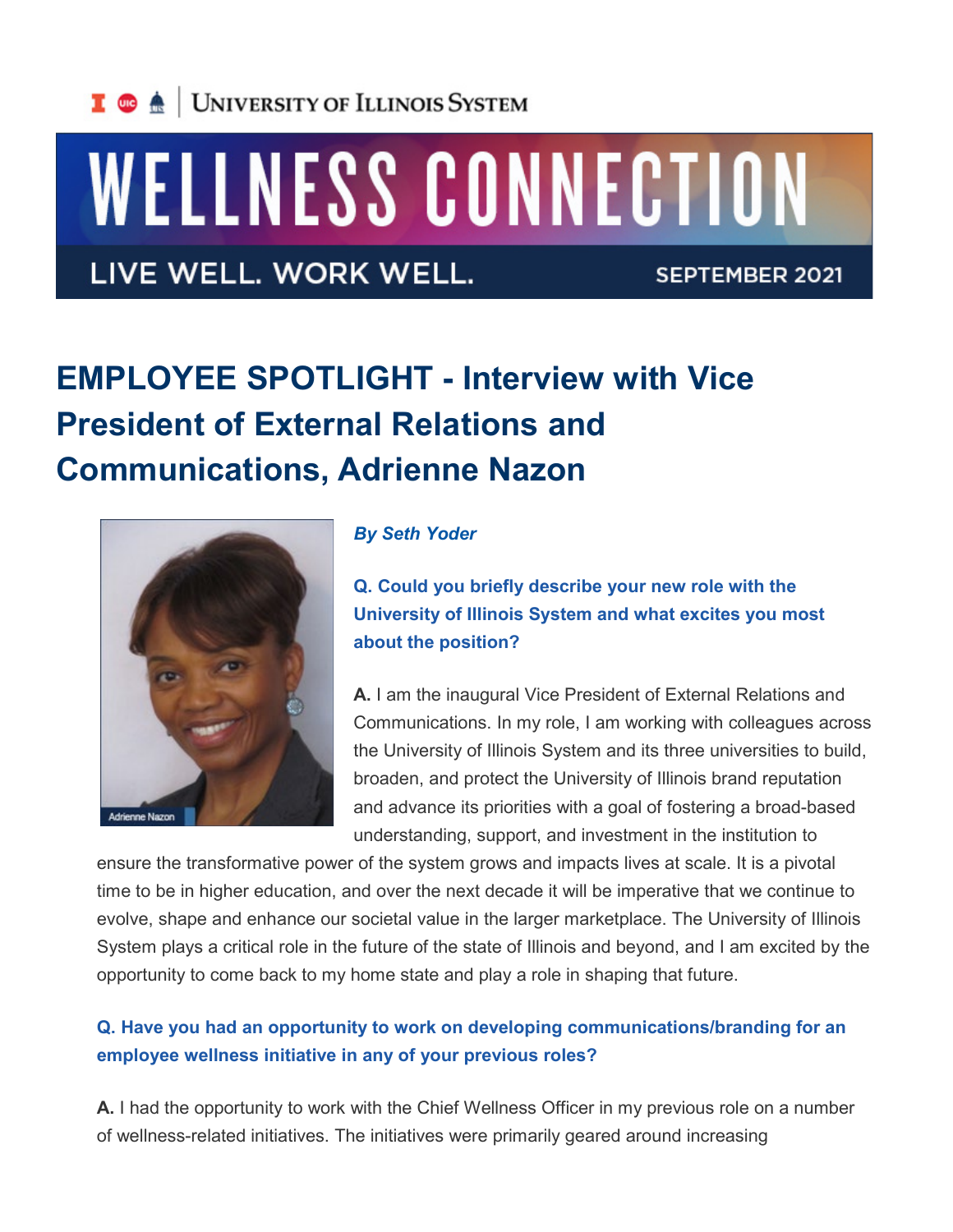understanding of and participation in wellness and its many dimensions as well as increasing awareness of how wellness impacts individual staff and the organization overall.

### **Q. [Follow-up to question 2] Could you tell us about what you learned from that experience?**

**A.** The first thing that I learned from those experiences was the nine dimensions of wellness and although I have worked in this business for a long time, it was the first time I considered wellness as a part of branding. A big component of branding is culture and developing an understanding of how culture is reflected both inside and outside of an organization is critical. It quickly became apparent to me that incorporating the dimensions of wellness in the culture of an organization could play a big role in attracting and retaining top talent.

#### **Q. What role do you see an employee wellness initiative playing in developing the overall university brand?**

**A.** As I mentioned previously, I see branding as a way to manage and influence the organization's reputation as an employer for job seekers, employees, and stakeholders alike. I truly believe that brands are built from the inside out and you can only build reputation outside that is commensurate with what authentically happens on the inside. By extending that principle, the focus on wellness as an important part of the culture that you build becomes critically important to current and prospective employees as well as our other internal and external stakeholders.

## **Q. Do you incorporate any aspects of wellness (mental, physical, spiritual, nutritional, etc.) into your workday routine and would you be willing to share about the activities and the impact they have on you?**

**A.** I spend a good deal of time working on my intellectual wellness by reading both personal and professional books. Someone once told me that if you spend one hour a day developing your craft within five years you will be a guru. I am not so sure about the guru part, but there is something to be said about spending time working on your craft and being intentional about it that helps you stay connected to the work you do, where it is expanding, and how you can continue to shape and mold your role and the role of the entity you support in that space.

I also try to spend some time meditating in the morning. You never know where your day is going to go and starting off with meditation helps keep me centered. I often do my meditation on an early morning walk when it is really quiet out. During my walks, I can concentrate on the tenor of my day more than anything else. I try not to spend time thinking about what is on my calendar, but rather, what I need for myself so that I can be clear and fresh for my day.